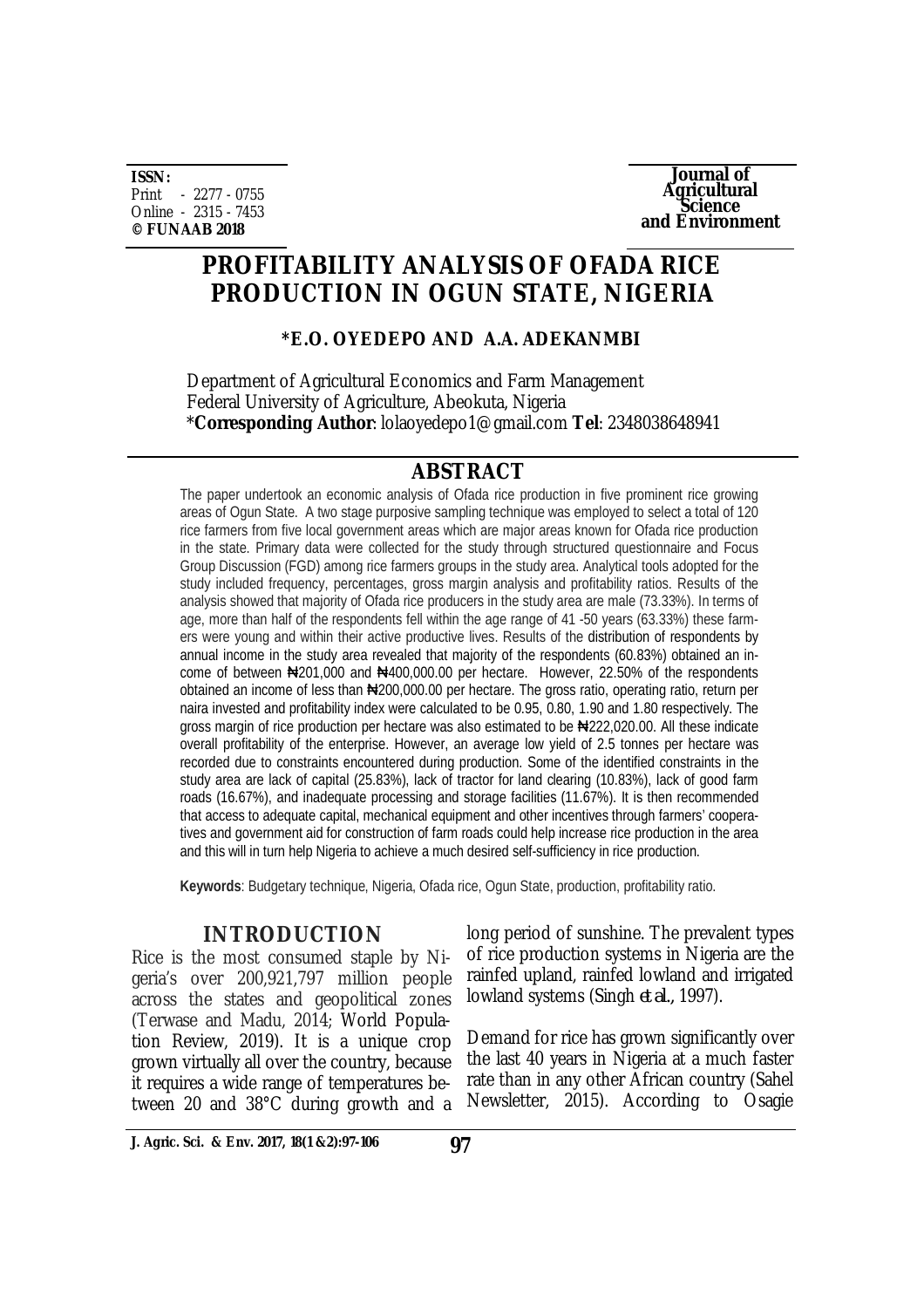(2014) there is lopsidedness in the level of rice production in Nigeria as compared to it's demand. This is because the Nigerian population growth rate is increasing at a faster rate than food production thus leaving the country in a situation of food insecurity. Due to this shortfall, Nigeria currently spends about a billion naira daily in importing rice, a development which agricultural production experts say is helping to put farmers to work in countries such as United States of America, India and Thailand where Nigeria mostly imports rice; while putting farmers out of work in Nigeria (Akpokoje and Ogundele, 2003). Falola *et al.,* (2012) has also noted that a very grave consequence of this excessive importation is the huge drains on the country's foreign exchange earnings over time. This shift from a self sufficient nation to an importing nation also made rice to become a strategic commodity in the Nigerian economy.

To solve this eminent problem, the Nigerian government recently came up with a policy decision to ban importation of polished rice completely by 2015 so as to encourage local investors. Due to this development, there is now a considerable political interest in increasing the production and consumption of local rice in Nigeria (Frederic *et al.,* 2003). Estimates are that the demand for rice in Nigeria will increase to 35 million tonnes by 2050, and to be able to meet this demand, rice production in Nigeria must be developed by boosting local production.

Ofada rice is a name for a heritage variety of local rice grown in south-west Nigeria (Gyimah – Brempong *et al*., 2016). It is grown almost exclusively in Ogun State, a state in South-West Nigeria and named after a town known as Ofada in Ogun State. The town is known for its Agricultural po-

tentials mostly in the cultivation of rice on its vast arable land. Ofada rice types are mostly blends, and are not indigenous to Africa. They contain *Oryza glaberrima* (African rice) as well as the more common *Oryza sativa* Asian rice, and may be categorized as either brown/red Ofada or white Ofada on the basis of unmilled seed colour, grain size, shape, and shade (PropCom series, 2007).

A lot of potentials exist in Ofada rice cultivation and processing for local consumption and exportation. According to a recent report, very massive potentials exist in exporting Ofada rice to the UK and USA. This is so because there are about 340,000 Nigerians living in the UK and having a potential demand of over 120 tonnes of Ofada rice annually. The market in the US seems even to have more potentials of growth than the UK market as there are about 2 million Nigerians living in the United States of America. Ofada rice can be packaged and sold to this population in 1 kg or 2 kg bags like the old Uncle Bens rice (Premium Times, 2019). Currently, Nigeria is making efforts through the presidential rice initiative to improve local rice production in Nigeria by encouraging commercial large scale rice farmers.

Nigeria plans to raise production of local rice to 300,000 metric tonnes a year. This will reduce importation by 15 per cent and cut costs by 342 million naira a year (Vanguard Newspaper, 2016). This is a welcome development as agricultural production in Nigeria is still in the hands of small scale, peasant farmers who are presently faced with limitations in expanding production and other difficulties due to lack of technical know how. This study then aims at examining the profitability of Ofada rice production in the study area by assessing the cost and returns of its production and identifying constraints mili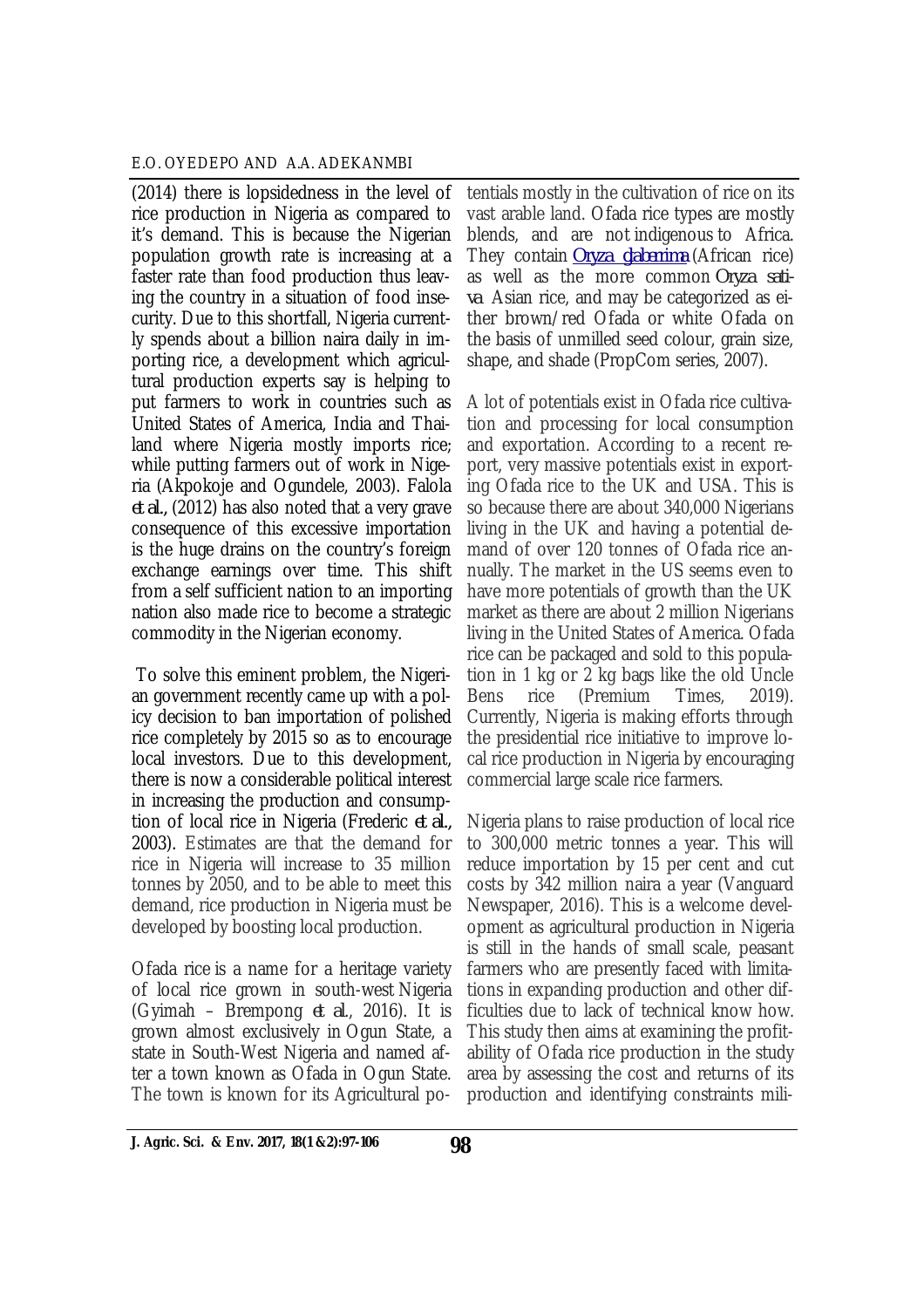tating against the production of this valuable crop so as to proffer recommendations for increase in its production.

# **METHODOLOGY**

The study was carried out in Ogun State, Nigeria. The State is one of the south western states in the country. It's bounded in the south by Lagos State and bounded in the north by Oyo Sate. The study was based on primary data collected from 120 Ofada rice farmers drawn from a two stage purposive sampling technique from five prominent Ofada rice growing communities from five local government areas in Ogun State. The primary data were sourced through focus group interviews from one rice production farmers group in each community with the aid of structured interview schedule. The selected communities are Eggua from Yewa North local government area, Imewuro Community from Ijebu North East local government area, Ifo community from Ifo local government area, Araromi imobi from Ijebu East local government area and Mokoloki community from Obafemi Owode local government area.

Apart from Ofada rice, other major food crops grown in the area include; cassava, cocoyam, plantain, maize and vegetables.

# *Sampling Technique*

A two stage purposive sampling technique was used to select the respondents for the study.

Stage 1: The first stage of the levels was to purposively sample five local government areas which are prominent rice growing areas of Ogun State. They are Yewa North, Ijebu North East, Ifo, Ijebu East and Obafemi Owode Local government areas.

Stage 2: At the second Stage, 5 autonomous rice growing communities were purposively sampled, one from each Local Government

Area. Finally, information about 24 rice growing farmers per community was obtained from farmer's groups in form of focus group interviews in each community. This made a total of 120 respondents used for the study.

# *Methods of Data Analysis*

Generally, descriptive statistics such as mean, frequency distribution and percentages were used to describe the socio-economic characteristics of the respondents. Cost and return analysis was carried out to assess the profitability of rice production by the respondents. This includes determination of gross margin, gross ratio, operating ratio, profitability index and return on capital invested by the respondents.

# *Profitability Analysis*

# **1. Gross margin analysis**

Gross margin is the difference between the total revenue, (TR) and the Total Variable Cost (TVC). It is a useful planning tool in situations where fixed capital is just a negligible portion of the farming enterprises.

# **GM = TR – TVC**

Where GM = Gross Margin,

 $TR = Total$  Revenue (gross value of output),

TVC = Total Variable Cost.

## **2. Gross Ratio**

Gross Ratio is a profitability ratio that measures the overall success of the farm. The lower the ratio, the higher the return per naira invested.

 $GR = TFE$ GI

Where  $GR = Gross$  Ratio,  $TFE = Total$ Farm Expenses and  $GI = Gross$  Income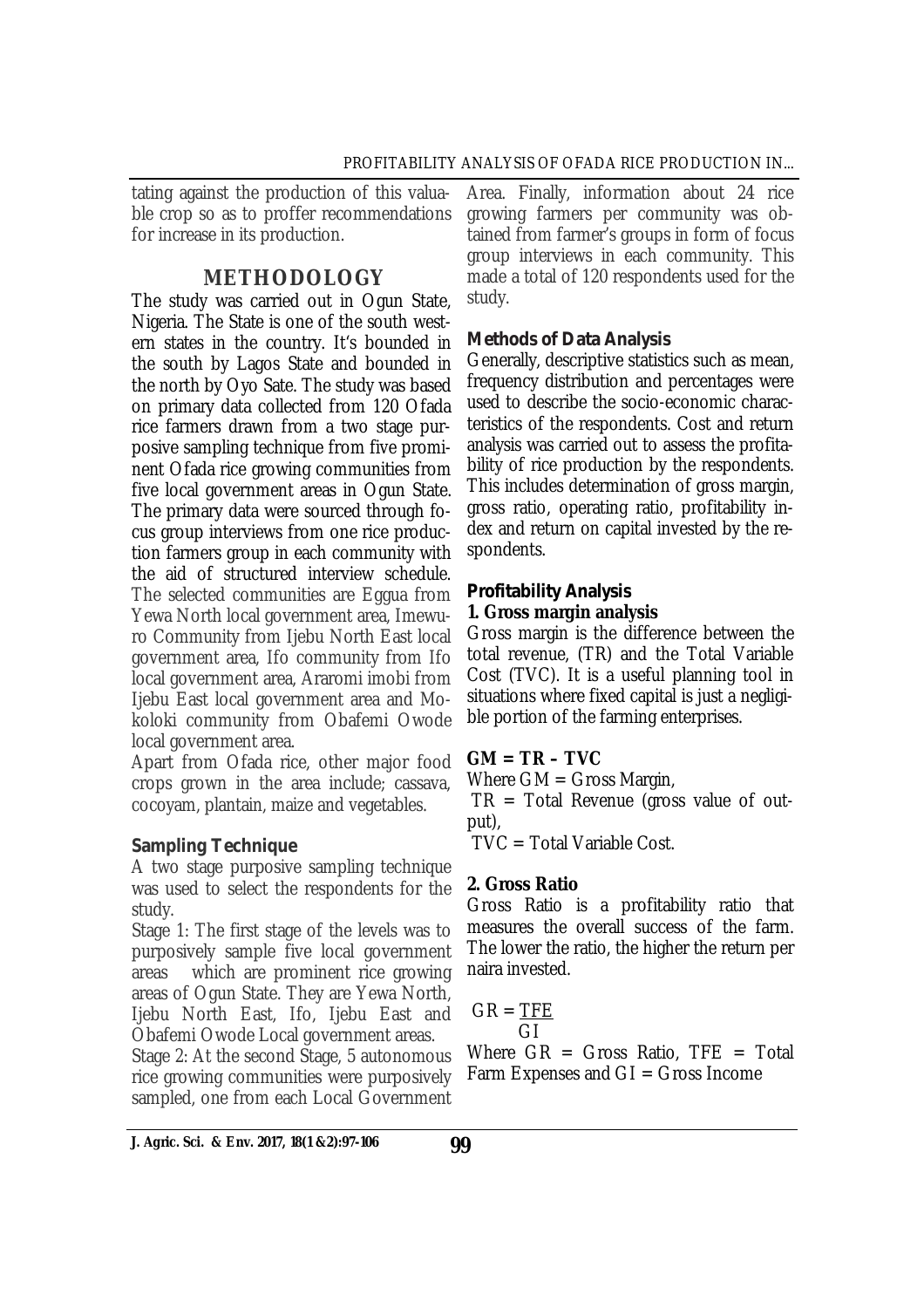#### **3. Operating Ratio**

Operating Ratio is directly related to the farm variable input usage. The lower the ratio the higher the profitability of the farm business.

$$
OR = \frac{TOC}{CI}
$$

 GI Where  $OR = Operating Ratio$ ,  $TOC = To-$ 

tal Operating Cost and  $GI = Gross$  Income

#### **4. Rate of return on Investment RRI = NFI TC**

The greater the RRI the better the investment. NFI (Total revenue) must be greater than cost of production for investment to be worthwhile.

## **5. Profitability Index**

 $PI = NFI$ GI

PI (profitability index) indicates the level of return per naira gross income or gross margin. For a farm to be profitable based on this measure, the PI should be greater than zero ( $Pl > 0$ ). If  $Pl = 0$ , then farm has breakeven and negative PI implies that the farm is operating at loss.

## **RESULTS AND DISCUSSION**

Results of the socio- economic characteris-

tics of the respondents in Table 1 revealed that majority of the Ofada rice producers in the study area are male (73.33%). In terms of age, about 63.33% of the respondents were within the age range of  $41 - 50$  years while 10% of the respondents fell within the age range of 31 – 40 years and this showed that majority of the respondents are young and within their active, productive lives.

In terms of education, about 71.67% of the respondents had at least primary school education while only 3.33% of the respondents had no formal education. This result show that majority of the respondents had one form of education or the other. Farming experience plays a significant role in agricultural production. It is expected that the higher the farmers' experience in farming, the better will be the production capacity of the farmers. Farming experience also determines farmers' ability to make effective farm management decisions with respect to input combination or resource allocation. Farming experience is indeed an important factor determining both the productivity and the production level in farming activities (Ajani, 2000; Ayodele, 2010). In this study, about 60% of the respondents had within 9 – 16 years of experience in Ofada rice farming and a mean farming experience of 12.65 years.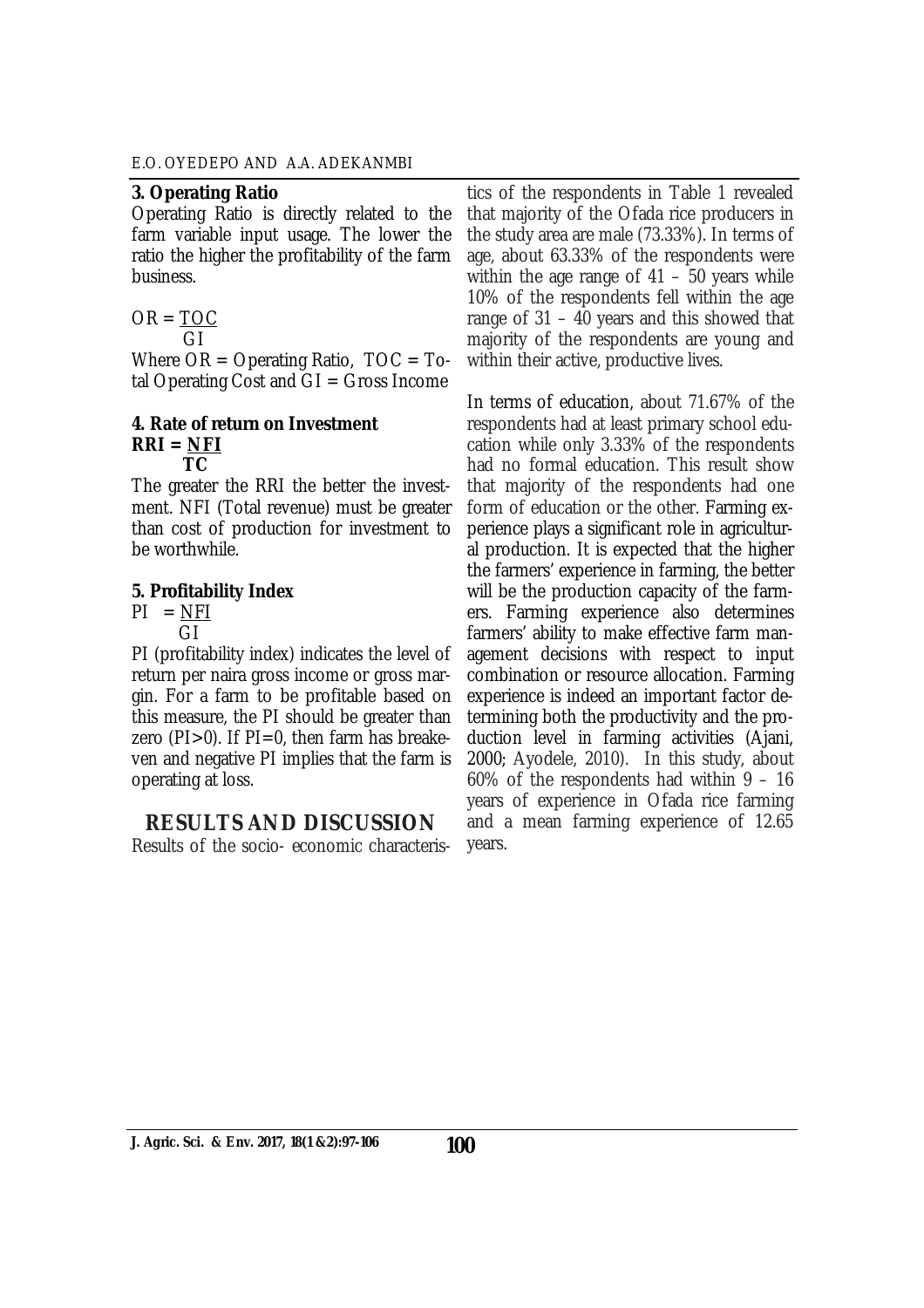| Table 1: Socio- Economic Characteristics of Respondents in the study area |                           |                  |            |             |  |
|---------------------------------------------------------------------------|---------------------------|------------------|------------|-------------|--|
| <b>Characteristics</b>                                                    | <b>Category</b>           | <b>Frequency</b> | Percentage | <b>Mean</b> |  |
| Gender                                                                    | Male                      | 88               | 73.33      |             |  |
|                                                                           | Female                    | 32               | 26.67      |             |  |
| Age (years)                                                               | $31 - 40$                 | 12               | 10.00      | 47.16       |  |
|                                                                           | $41 - 50$                 | 76               | 63.33      |             |  |
|                                                                           | $51 - 60$                 | 24               | 20.00      |             |  |
|                                                                           | More than 60              | 8                | 6.67       |             |  |
| <b>Marital Status</b>                                                     | Single                    | 18               | 15.00      |             |  |
|                                                                           | Married                   | 82               | 68.33      |             |  |
|                                                                           | <b>Divorced</b>           | 12               | 10.00      |             |  |
|                                                                           | Widowed                   | 8                | 6.76       |             |  |
| Household size                                                            | $1 - 2$                   | 16               | 13.33      |             |  |
|                                                                           | $3 - 4$                   | 38               | 31.67      | 4.70        |  |
|                                                                           | $5 - 6$                   | 66               | 55.00      |             |  |
| <b>Educational status</b>                                                 | No Education              | 04               | 03.33      |             |  |
|                                                                           | <b>Primary Education</b>  | 86               | 71.67      |             |  |
|                                                                           | Secondary Education       | 24               | 20.00      |             |  |
|                                                                           | <b>Tertiary Education</b> | 06               | 5.00       |             |  |
| <b>Farming Experience</b>                                                 | $1 - 8$                   | 25               | 20.83      |             |  |
|                                                                           | $9 - 16$                  | 72               | 60.00      | 12.65       |  |
|                                                                           | $17 - 24$                 | 14               | 11.67      |             |  |
|                                                                           | More than 25              | 09               | 7.50       |             |  |
| Access to extension ser-<br>vices                                         | Yes                       | 98               | 81.67      |             |  |
|                                                                           | <b>No</b>                 | 22               | 18.33      |             |  |
| Farm size (hectares)                                                      | $1.01 - 2.50$             | 30               | 25.00      |             |  |
|                                                                           | $2.51 - 4.00$             | 65               | 54.17      | 3.62        |  |
|                                                                           | $4.01 - 5.50$             | 15               | 12.50      |             |  |
|                                                                           | More than 5.50            | 10               | 8.33       |             |  |
| Source of fund for farm<br>operations                                     | Personal savings          | 06               | 5.00       |             |  |
|                                                                           | Relatives and friends     | 05               | 4.17       |             |  |
|                                                                           | Cooperatives              | 103              | 85.83      |             |  |
|                                                                           | <b>Commercial Bank</b>    | 06               | 5.00       |             |  |
| Total no of respondents                                                   |                           | 120              | 100.00     |             |  |

## PROFITABILITY ANALYSIS OF OFADA RICE PRODUCTION IN...

**Source: Field Survey, 2017**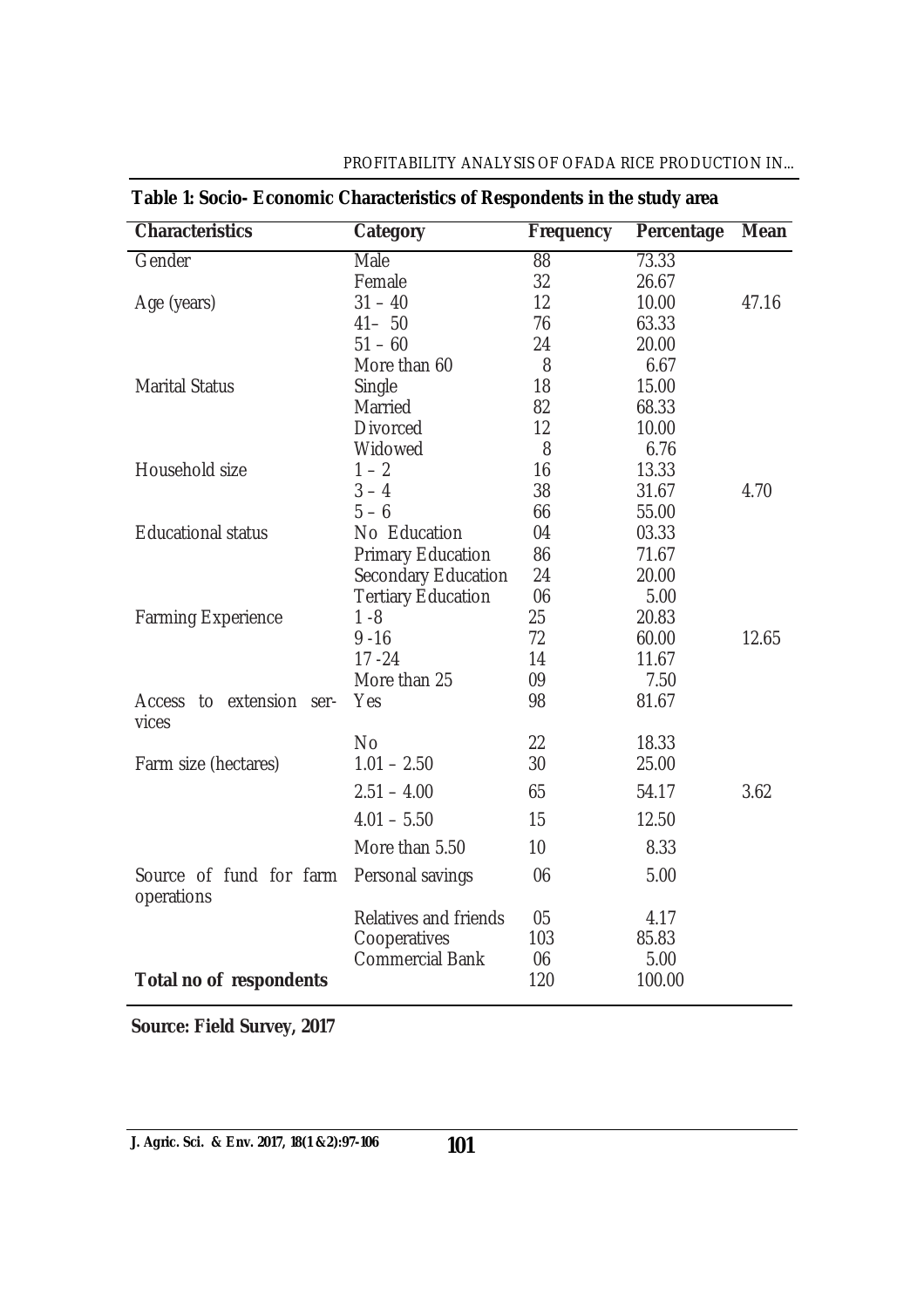The significance of household size in agriculture hinges on the fact that the availability of labour for farm production, the total area cultivated to different crop enterprises, the amount of farm produce retained for domestic consumption, and the marketable surplus are all determined by the size of the farm household (Amaza *et al.,* 2006). However, Okoruwa and Ogundele (2006) reported that higher family size does not necessarily translate to higher use of family labour because some of these young ablebodied men prefer other jobs than farming. The advantage of small household size is that it may reduce household consumption expenditure and make more resources available for production. Large household size,

on the other hand is associated with increased household consumption expenditure which reduces the money that could be used for production purposes (Ahmed, 2011). In this study, about 55% of the respondents had a household size of between 5 to 6 members and majority of the respondents (68.33%) are married and are with a mean household size of 5 persons. This result is also similar to what was obtained by Ayodele, (2010) where the average household size was 5 members implying a reasonably high number of family labour for the accomplishment of farm activities. Majority of the respondents (81.67%) reported that they had access to extension services.

| Table 2: Distribution of Respondents by income obtained from Sales of Ofada Rice |
|----------------------------------------------------------------------------------|
| per hectare in the Study Area                                                    |

| Income $(*)$      | <b>Frequency</b> | Percentage | <b>Mean</b> |
|-------------------|------------------|------------|-------------|
| < 200,000         | 27               | 22.50      |             |
| 201,000 - 400,000 | 73               | 60.83      | 220,000.00  |
| 401,000 - 600,000 | 17               | 14.17      |             |
| 601,000 - 800,000 | 03               | 02.50      |             |
| <b>Total</b>      | 120              | 100.00     |             |

**Source; Field survey, 2017**

Table 2 shows the distribution of respondents by annual income per hectare from sales of Ofada rice in the study area. The result reveals that a majority of the respondents (60.83%) obtained an income of between  $\yen$ 201,000 and  $\yen$  400,000 per hectare from the sale of Ofada rice. However,

14.17% of the respondents obtained an annual income between N401,000 and ₦600,000 while 22.50% obtained an income of less than 200,000.00 per hectare. The mean income from Ofada rice production in the study area is  $\mathbb{N}220,000.00$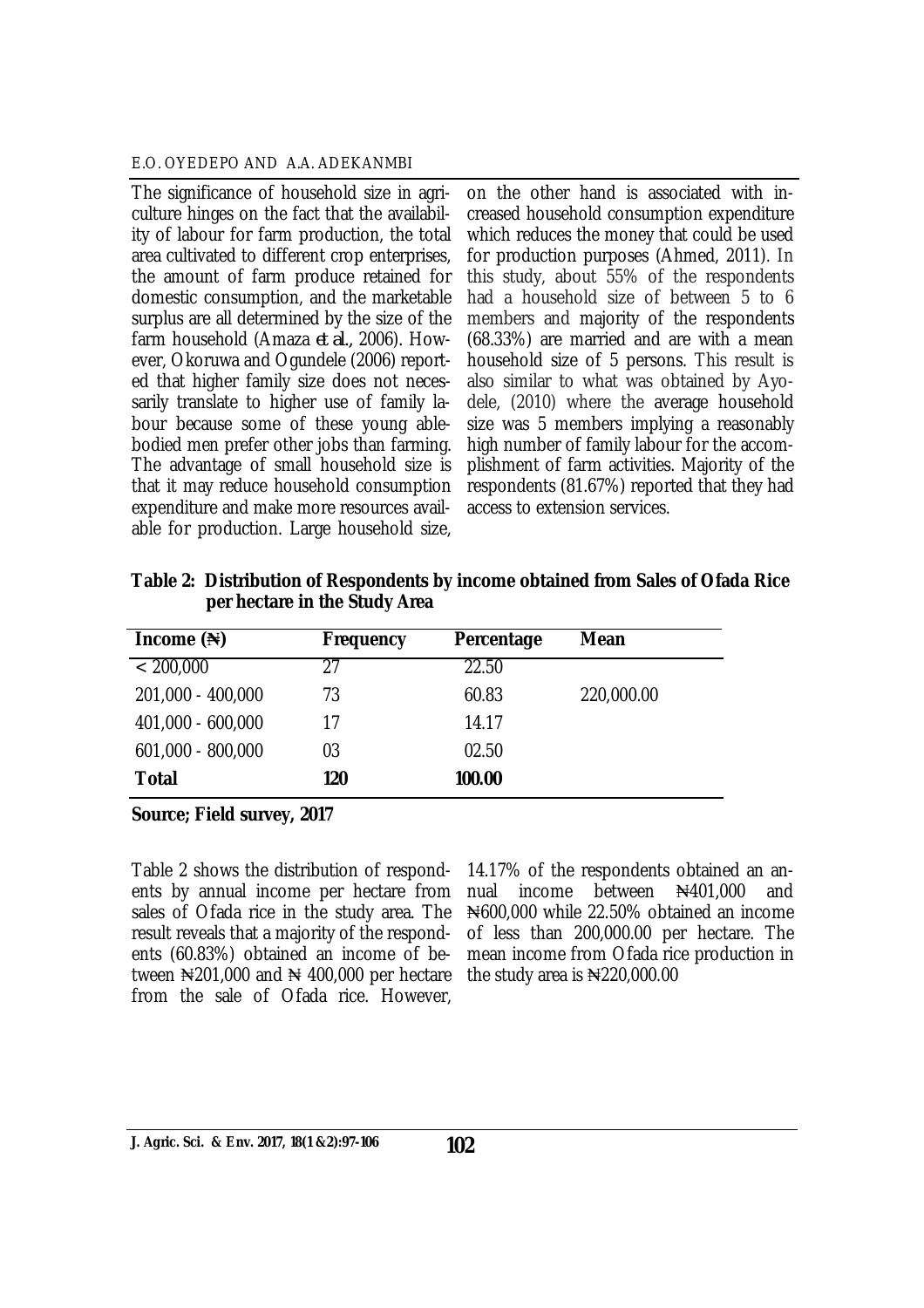#### PROFITABILITY ANALYSIS OF OFADA RICE PRODUCTION IN...

| <b>Variables</b>               | <b>Unit</b><br><b>Price</b> | Unit per ha    | Values per ha | % of Total<br>Cost |
|--------------------------------|-----------------------------|----------------|---------------|--------------------|
| Total Revenue (tonnes)         | 160,000.00                  | 2.5 tonnes     | 400,000.00    |                    |
| <b>Variable Cost items</b>     |                             |                |               |                    |
| Cost of land rent (lease)      | 15,000.00                   | 1 hectare      | 15,000.00     |                    |
| Cost of paddy seeds (kg)       | 400.00                      | 70kg           | 28,000.00     |                    |
| N.P.K Fertilizer (bags)        | 7,500.00                    | 4bags          | 30,000.00     |                    |
| Urea (bags)                    | 9,000.00                    | 2 bags         | 18,000.00     |                    |
| Herbicide                      | 1,700.00                    | 4 litres       | 6,800.00      |                    |
| Weeding Twice (man days)       | 2,000.00                    | 12 mandays     | 24,000.00     |                    |
| Pesticide                      | 2,000.00                    | 5 litres       | 10,000.00     |                    |
| Cost of fertilizer application | 5,000.00                    | 2 mandays      | 10,000.00     |                    |
| Cost of herbicide application  | 5,000.00                    | 2 mandays      | 10,000.00     |                    |
| Cost of Pesticide application  | 5,000.00                    | 2 mandays      | 10,000.00     |                    |
| <b>Contingencies</b>           |                             |                | 16,180.00     |                    |
| <b>Total variable Cost</b>     |                             |                | 177,980.00    | 84.52              |
| <b>Fixed Cost Items</b>        |                             |                |               |                    |
| <b>Cutlasses 5 cutlasses</b>   | 2,000.00                    | 5              | 10,000.00     |                    |
| Hoes 5 hoes                    | 2,500.00                    | 5              | 12,500.00     |                    |
| Knapsack sprayer               | 7,500.00                    | 1              | 7,500.00      |                    |
| <b>Shovels</b>                 | 1,300.00                    | $\overline{2}$ | 2,600.00      |                    |
| <b>Total Fixed Cost</b>        |                             |                | 32,600.00     | 15.48              |
| <b>Total Cost</b>              |                             |                | 210,580.00    |                    |
| <b>Gross Margin</b>            |                             |                | 222,020.00    |                    |
| <b>Profitability ratios</b>    |                             |                |               |                    |
| <b>Gross ratio</b>             |                             |                | 0.95          |                    |
| <b>Operating ratio</b>         |                             |                | 0.80          |                    |
| Returns per naira invested     |                             |                | 1.90          |                    |
| <b>Profitability index</b>     |                             |                | 1.80          |                    |

#### **Table 3: Average Cost and Return Structure for Ofada Rice production per hectare**

**Source: Field Survey, 2017**

Table 3 shows average cost and return structure for Ofada Rice production per hectare in the study area. The result reveals average revenue of four hundred thousand naira per hectare (₦400,000.00), a total cost of two hundred and ten thousand, five hundred and eighty naira  $(*210,580.00)$  and a gross margin of two hundred and twenty<br>two thousand and twenty naira thousand

(₦222,020.00) for the production season. The gross ratio which measures the overall success of the average farm in the study area was estimated to be 0.95. This low ratio indicates success since the lower the ratio the higher the return per naira invested on the farms.

naira The operating ratio was estimated to be 0.80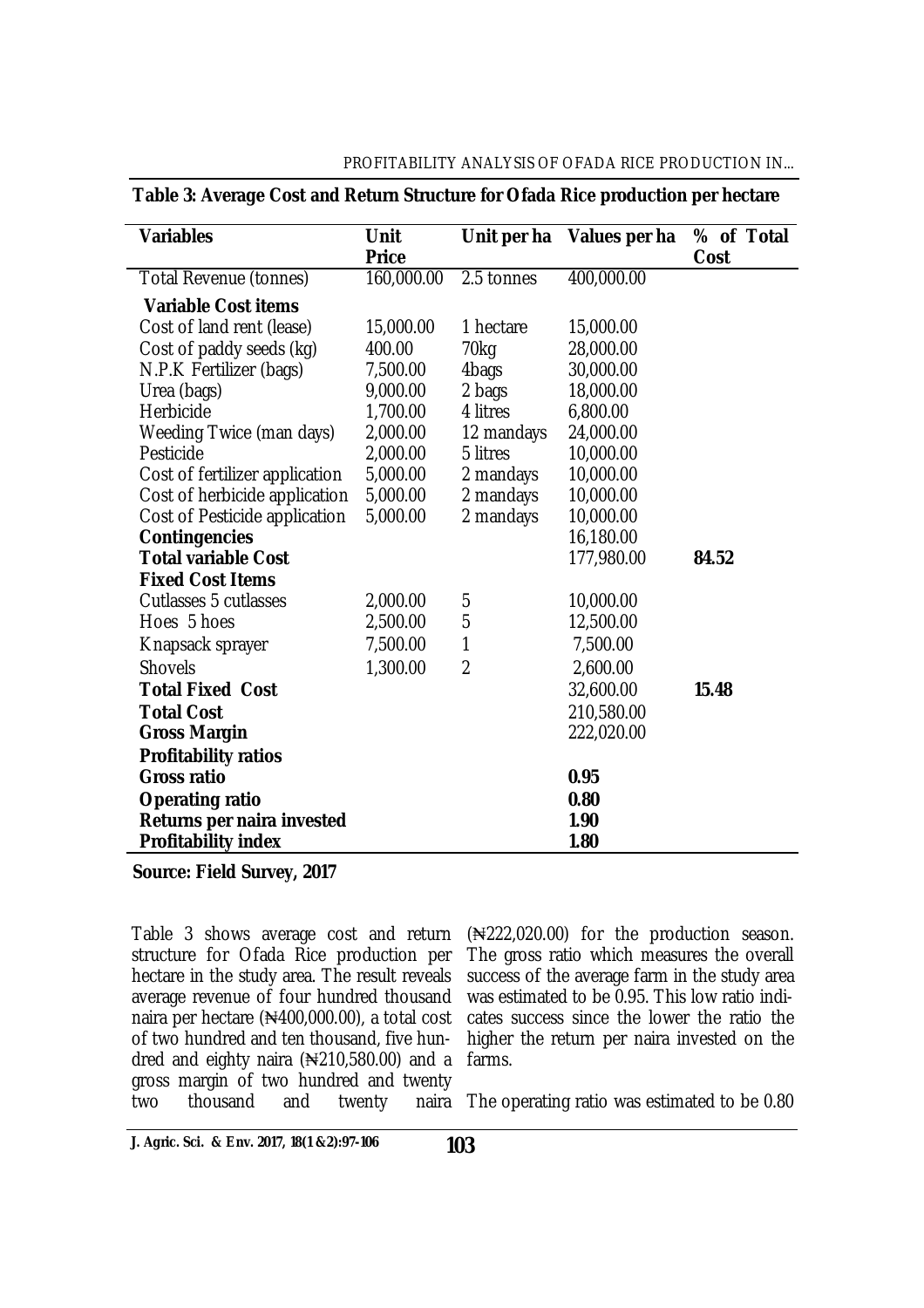and since the operating ratio relates to the farm variable input usage and the lower the ratio the higher the profitability of the farm business. The average farm can be said to be profitable.

The return per naira invested was calculated to be 1.90 and this shows that for every  $\mathbb{H}^1$ naira invested in Ofada rice production in the study area about  $\mathbb{N}1.90$  was returned and this shows that the average farm is profitable. To cap it all, a profitability index was computed to be 1.80 and since the val-

ue is greater than 1 it shows that average farm breaks even and is profitable.

#### **CONSTRAINTS FACING OFADA RICE PRODUCERS IN THE STUDY AREA**

Despite the profitable prospects of Ofada rice production in the study area, farmers face many constraints leading to low yield during production. Some of the identified constraints facing Ofada rice producers in the study area are as follows;

|         | <b>Constraints</b>         | <b>Frequency</b> | Percentage | <b>Rank</b>     |
|---------|----------------------------|------------------|------------|-----------------|
|         | 1. Lack of Capital         | 31               | 25.83      | 1st             |
| $2_{-}$ | Bad farm roads             | 20               | 16.67      | 3rd             |
|         | 3. Lack of processing and  | -14              | 11.67      | 5th             |
|         | storage facilities         |                  |            |                 |
|         | 4. Lack of tractor         | 13               | 10.83      | 6th             |
| 5.      | <b>Bird Problem</b>        | 24               | 20.00      | 2 <sub>nd</sub> |
|         | 6. Lack of adequate labour | 18               | 15.00      | 4 <sup>th</sup> |
|         | Total                      | 120              | 100.00     |                 |

## **Table 4: Constraints to Ofada rice production in the study area**

**Source: Field Survey, 2017.**

#### *Lack of capital to produce*

Many of the respondents noted that they lack adequate capital to do farm business. They complained that this is one of the major hindrances preventing them from expanding their farm business. This challenge ranked 1st among the constraints facing Ofada rice farmers in the study area.

#### *No good farm roads and high cost of Lack of processing and storage facilities transportation*

roads eventually lead to high cost of transportation of farm produce and this is discouraging to farmers and would be farmers. The farm roads are very bad in road networks leading to Imewuro community, Eggua community, Mokoloki and Araromi imobi. Lack of good farm roads ranked 3rd in the study area.

In many of the locations visited, the farm jor challenge faced by farmers. More than roads are very bad. This problem of farm half of the respondents indicated that they How to process Ofada paddy rice is one ma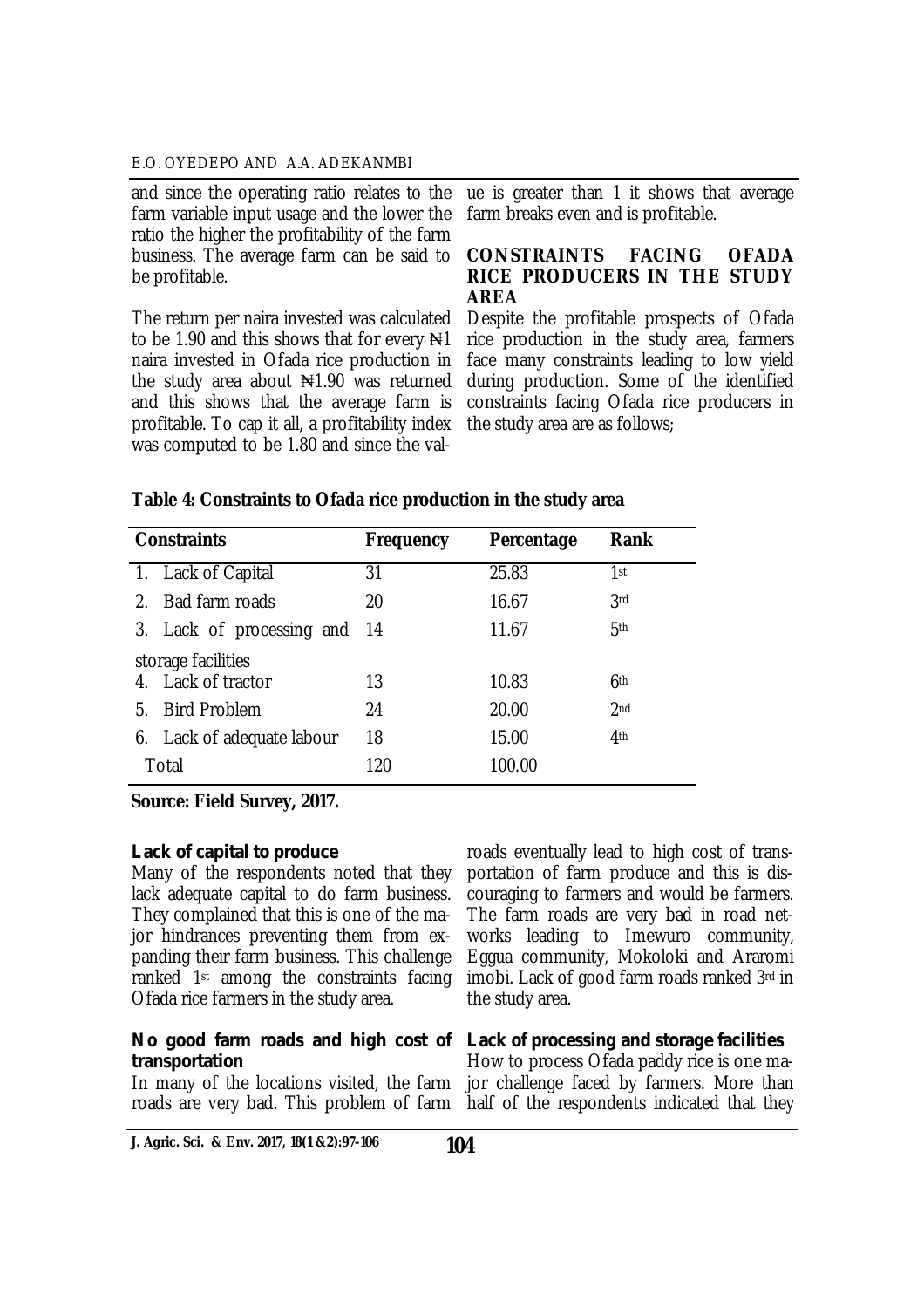carry their paddy rice to major towns for processing at high cost because they lack processing facilities. Only the farmer's group in Imewuro community in Ijebu North East local government area indicated that they have only one processing facility operated at the farmer's group cooperative society level and the capacity is grossly inadequate. Storage facility for Ofada rice in the study area is also a major challenge.

## *Lack of tractor for land preparation*

Another major complain was lack of tractor for land preparation on the farms. The farmers do not have access to tractors to help clear thick bushes which is a characteristic typical of farmlands in south-western Nigeria due to its location in the humid forest zone. The farmers do land clearing and stumping manually and this is very tedious and limits the number of hectares that can be cultivated for production.

## *Bird Problem*

Quiela bird problem is also a major challenge in the study area. Farmers do not have access to bird scaring equipments and due to this fact resort to traditional methods of bird scaring which is sometimes not effective. Invasion of birds on rice farms in the study area has resulted into major losses of Ofada farm produce. This problem ranked 2<sup>nd</sup> in the study area.

## *Lack of adequate labour for farm work*

There is also lack of adequate labour to do farm work. This is due to the tedious and laborious nature of rice production in the study area.

# **CONCLUSION AND RECOMMENDATION**

It can be concluded from this study that Ofada rice production was profitable in the study area although average yield was low at 2.5 metric tonnes per hectare. This situation can be improved given adequate incentives to combat the constraints limiting production. There is a future for rice production in Nigeria to bring about food security. However farmers need access to adequate capital, farm inputs and mechanised farming to increase production. It is however recommended that farmers form more cooperative farmers groups or solicit for capital aid from the government to be able to achieve this.

# **REFERENCES**

**Ajani, O. I. Y.** 2000. Resource Productivity in Food Crop Farming in the Northern Area of Oyo State, Nigeria. An Unpublished PhD Thesis, Department of Agricultural Economics, University of Ibadan.

**Ayodele, O.J.** 2016. Economic Analysis of irrigated rice production in Kura Local Government Area Of Kano State, Nigeria. An Unpublished Masters Thesis, Department of Agricultural Economics and Rural Sociology, Ahmadu Bello University, Zaria.

**Amaza, P. S., Umeh, J.C., Helsen, J., Adejobi, A.O.** 2006. Determinants and measurement of food Insecurity in Nigeria: Empirical Policy Guide paper presented at the International Association of Agricultural Economist Conference, Gold Coast, Australia, Aug 12 – 26 15Pp.

**Akpokoje, G., Ogundele, O.O**. 2003. The Impact of Rice Production, Consumption and Importation in Nigeria. The Political Economy Perspectives. <http://> [www.researchgate.net/publication/](http://www.researchgate.net/publication/)

**Omotesho, O.A., Falola, A., Oshe, A,T.,**  2012. Effect of Social Capital on Productivity of Rice Farms in Kwara State, Nigeria.